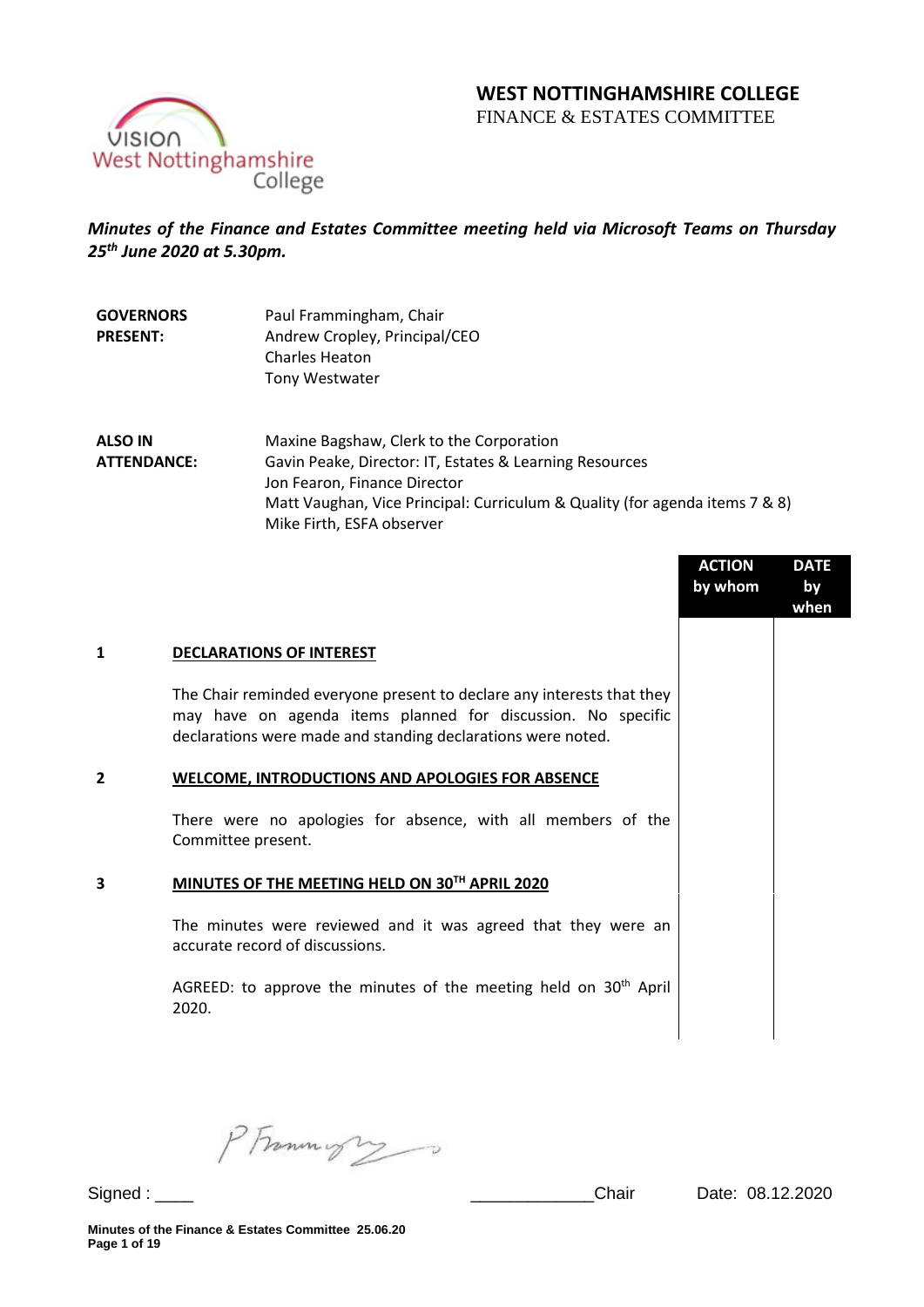### **4 ACTION PROGRESS REPORT**

The Committee were happy to note the content of the update provided. It was confirmed that the updated cashflow forecast requested at line 3 would be covered in the 3-year financial plan update later in the meeting at agenda item 10.

AGREED: to note the content of the update provided.

#### **5 MONTHLY MANAGEMENT ACCOUNTS – MAY 2020**

The Finance Director introduced the written report; key matters noted were:

- The college is broadly in line with forecasts.
- There is £450k deferred apprenticeship income because of a mismatch between revenue earned and income. There will be £750k revenue rolled over into 20/21.
- £3.5 million EBITDA and the college expects to hit target in 19/20 (+£750k carryover into 20/21 regarding apprenticeship income).
- £8.8 million cash balance, which is strong (£7 million net as repayment to the ESFA of £1.8 million is to be made).
- Really strong position.
- Really good outturn expected for 19/20 along with protection for 20/21.

The Committee considered the cashflow position on page 10 and the finance director explained that the actual would be better than the revised forecast. The original plan anticipated that, from January 2020, the college would pay the ESFA a return of funds in four tranches. It would have been roughly £1.5 million by this point in time, however, a deferral was agreed. He confirmed that the cashflow forecast to be submitted to the ESFA would now show the actual position.

The Committee agreed that, overall, there were no surprises and that the current position was in line with previous messages. All agreed that the finance director's proposal regarding a deferral of income was a prudent approach to take.

AGREED: to note the content of the May 2020 monthly management accounts as presented.

PFrommigry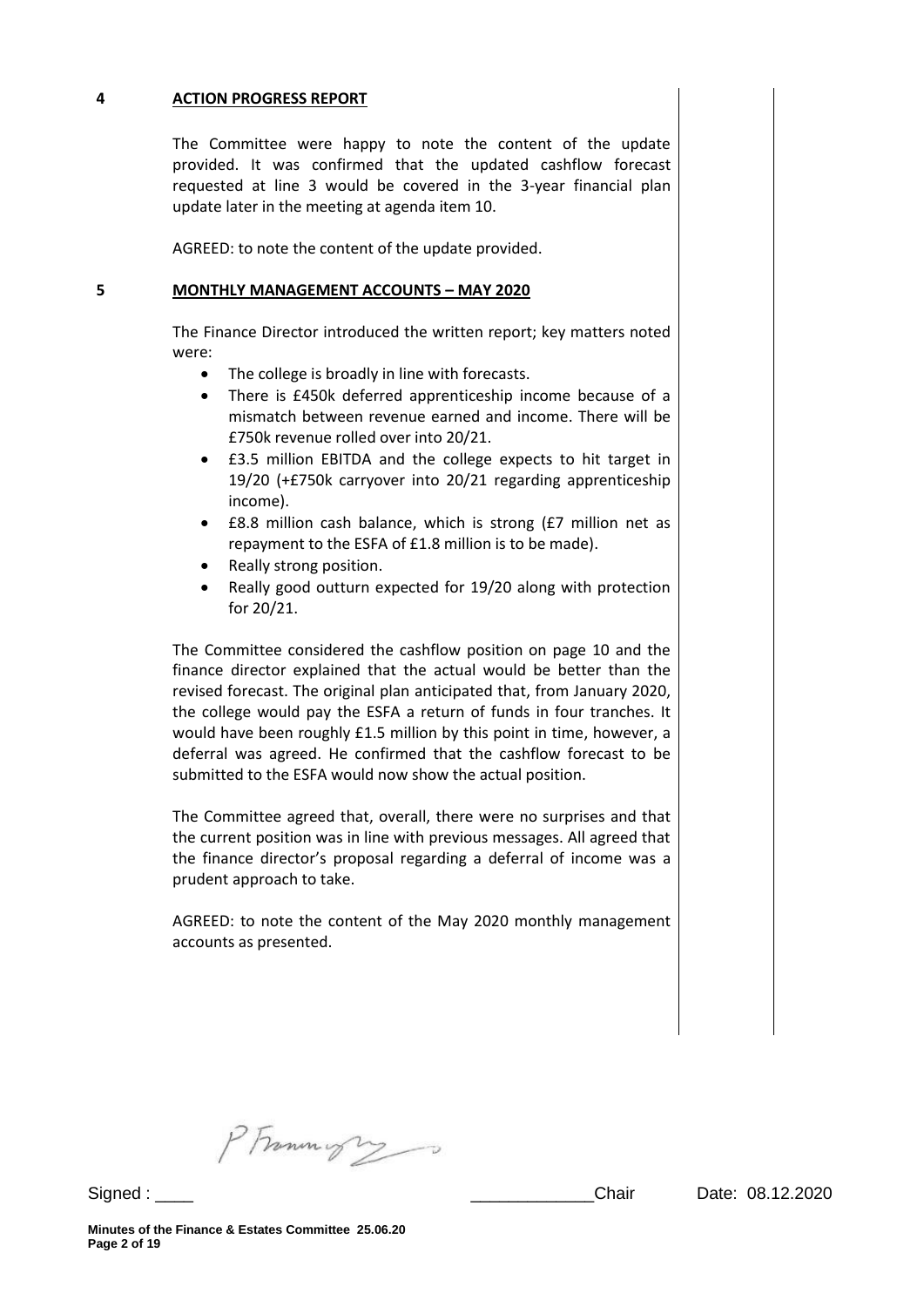### **6 JUNE PAY REPORT**

The Finance Director indicated that there had been a few issues in relation to the payroll this month and therefore he was not in a position to provide the usual payroll report to Committee. He confirmed that there was no information to suggest any issues that will vary the trends previously seen. It was agreed that a retrospective comment would be inserted in the minutes to confirm this. It was subsequently confirmed that pay, excluding restructuring, is on target to be £10k below budget for the year; also, there is a saving on restructuring costs of £150k+.

### **7 FULLY COSTED CURRICULUM**

The Finance Director started discussions regarding this agenda item and provided a summary of the 16-19 funding at college:

- The college's total 16-19 allocation is £17.295m
- The allocation for learning is £14.893 million
- £14.107 million of this has been allocated to curriculum areas within their plans. This is made up of:
	- o Core funding £11.084 million
	- o High-cost funding for areas such as construction and engineering £1.471 million
	- o Maths and English £1.174 million
- Low-level learner support £786k: this is held centrally
- Learner support income of £2.4.02million is made up of:
	- o High needs support £960k
	- o Work experience £348k
	- o Learner support bursaries £708k (not shown as income)
	- o Short-term support for teachers' pension £386k, held centrally

He confirmed that all learning within the curriculum plan amounts to £14.107 million. Bursaries (£708k) are not counted as revenue within the budget as all funds received are distributed, e.g. free school meals, bus passes, etc. Allocation for the teachers' pension is £386k, but it is hoped that more will be allocated from the ESFA for April 20 to July 20; however, this is not guaranteed but is likely. It is not expected that the ESFA will continue to provide this short-term support indefinitely; therefore, the decision taken is not to include this within the curriculum plan/budget as it distracts from the actual operating position. He confirmed that the slides presented show exactly where the college is in terms of spend.

PFrommys

FD July 2020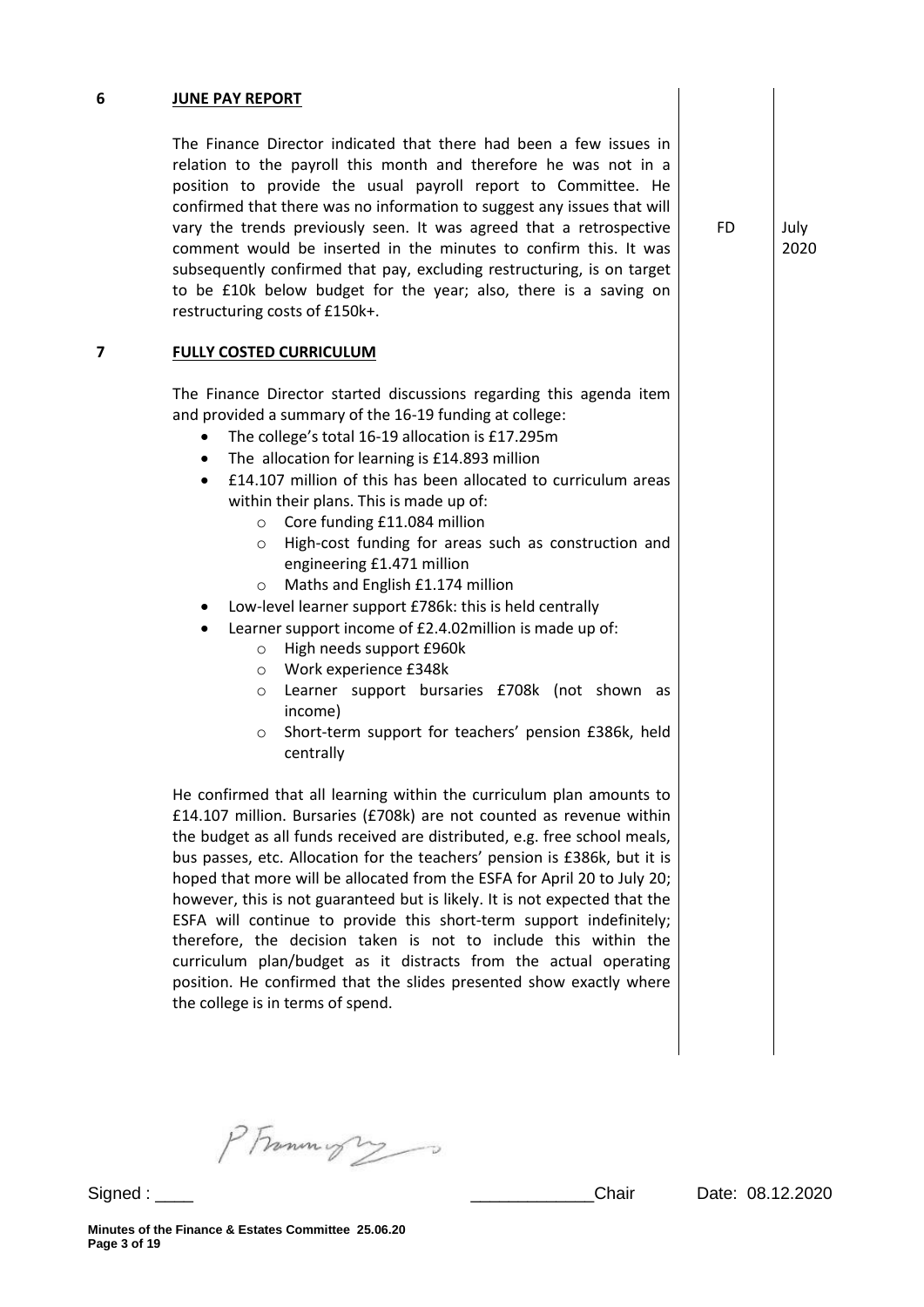In relation to AEB, he confirmed:

- £6.134 million allocation
- Subcontracting  $-$  £3.155 million at a margin of 20%
- Delivery £5.752 million direct delivery £2.221 million
- Support £0.382 million ALS £0.207 million and bursary £0.175 million.

In terms of the curriculum plans underlying core principles, these were explained as:

- $\bullet$  A focus on 9-10% growth in study programmes in 20/21.
- For 16-18, there are some real areas of growth made up from a number of areas, including progression, breadth of A-Level offer, and strong vocational recruitment. In fact, the college has had to moderate down the potential. There is the potential of over-delivering by circa £800k, however, the college needs to be cautious regarding any overestimation.
- Some areas that need further review, including:
	- a) Contribution from engineering the college would like to increase this.
	- b) Fabrication and welding the college acknowledges that there is a better way to utilise resource and staffing, therefore this area will now be incorporated within multiskill engineering; this would allow for growth and improvements in terms of quality.
	- c) Foundation studies poor margin but impacted by how central costs are treated.
	- d) Catering a standout underperforming area. The decision has been taken to close the Refined restaurant and kitchens and move to two outlets. This is because the historic arrangements were simply not efficient. The college has not yet imposed cost savings, however, it is believed that moving to a single outlet position will generate more income. It also means that the curriculum has gained three classrooms.
	- e) A-Levels the college has broadened the curriculum and it is expected that recruitment to the sixth form centre will be positive. This is a conscious change to help this area grow.
	- f) Access studies the college has taken prudent approach to recruitment, however, it has seen staggering demand from adults since COVID-19 (specifically, three times more applications). The budget in relation to health care. To respond to this the college is looking at pre-access and the barriers in place which may help to convert to access.
	- g) Painting and decorating this is an area for review, although construction is performing strongly overall.

PFramingry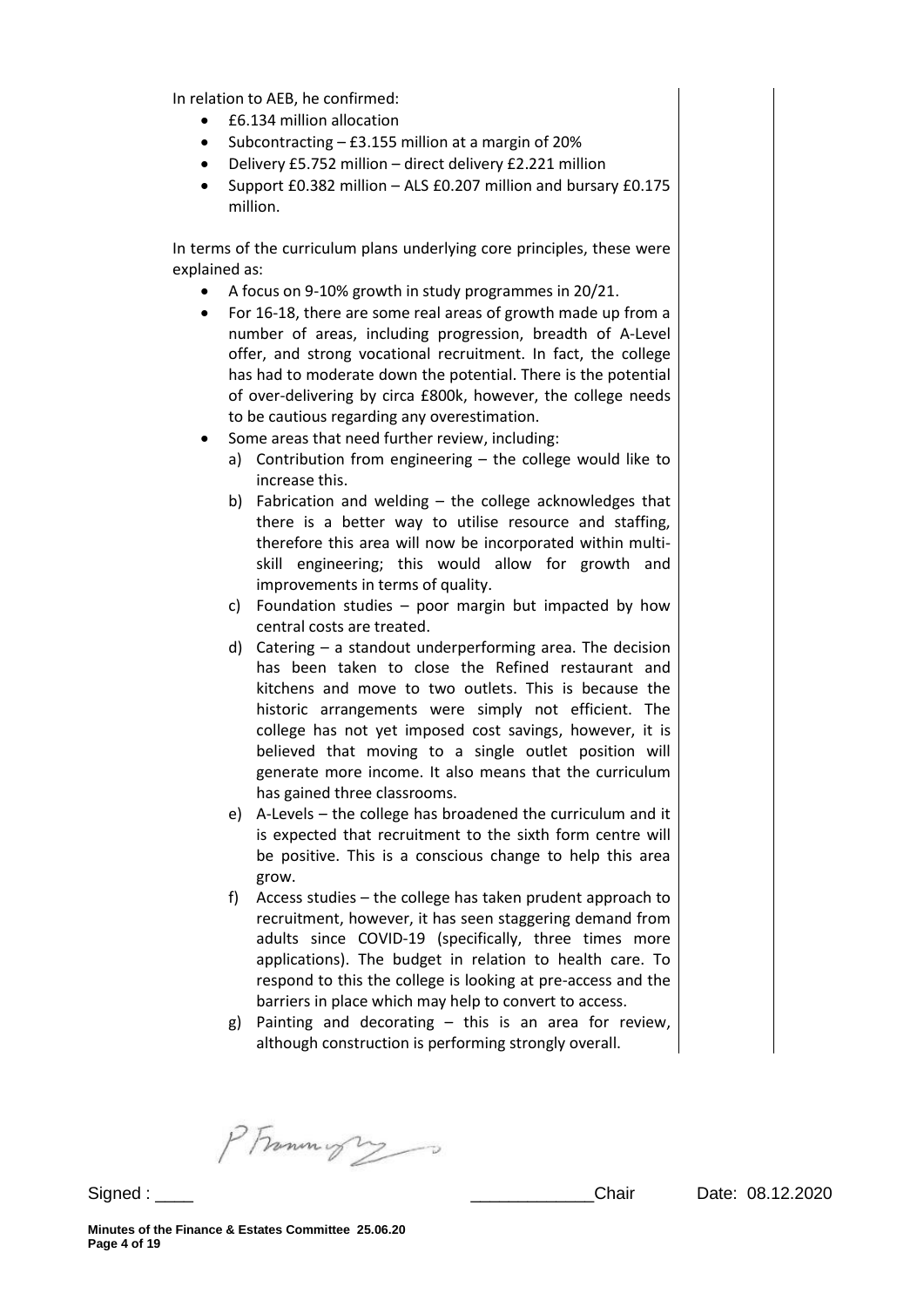- h) Central maths and English not currently provided as separate subject areas but instead are a support service to other curriculum areas.
- i) 57.6% margin from curriculum areas, which is a good performance.

In discussion, it was explained that the plan was put together before the impact of COVID-19; therefore, there will be a need to adapt and respond. The overall budget recommended for approval includes a £500k contingency and the release of £750k of deferred income from 2019/20 for apprenticeships.

In relation to apprenticeship provision, the college is seeing strong demand and continued good performance. Within the curriculum plan and budget, the level of activity was moderated down and it was also noted that the college was a late adopter of Standards rather than Frameworks. Expectation for apprenticeship provision in 20/21 is £4.5 million, which includes providing £750k rollover value from 19/20 – this is a prudent approach. This then means that the actual delivery required is £3.75 million for apprentices in 20/21; this minimises the risks regarding this line of activity/income. All agreed that apprenticeship income was critical to the college's plans. The ESFA observer confirmed that the ESFA was looking very carefully regarding apprenticeship income projections throughout the sector, and indicated that this is something that will be scrutinised at every college very carefully.

The Finance Director expressed the view that, if there is a significant drop in apprentices, it is likely to be offset by 16-18 numbers and adults and that, because of this, the college was looking at its ability to be adaptive and respond quickly. The expectation is that apprenticeship demand will eventually come back and the college then needs to be in a position to respond. The college does not want to remove its capacity in this area. He confirmed that the college is looking to be really flexible and be responsive to demand: an example given was in relation to domiciliary care.

The Committee were advised that the college was in a really strong pre-COVID position regarding apprenticeship provision, with a good pipeline in place which is currently on hold.

It was confirmed that the information shared at the meeting today is the assumptions that feed into the budget, which is presented later in the meeting for discussion.

AGREED: to note the content of the update provided

PFrammight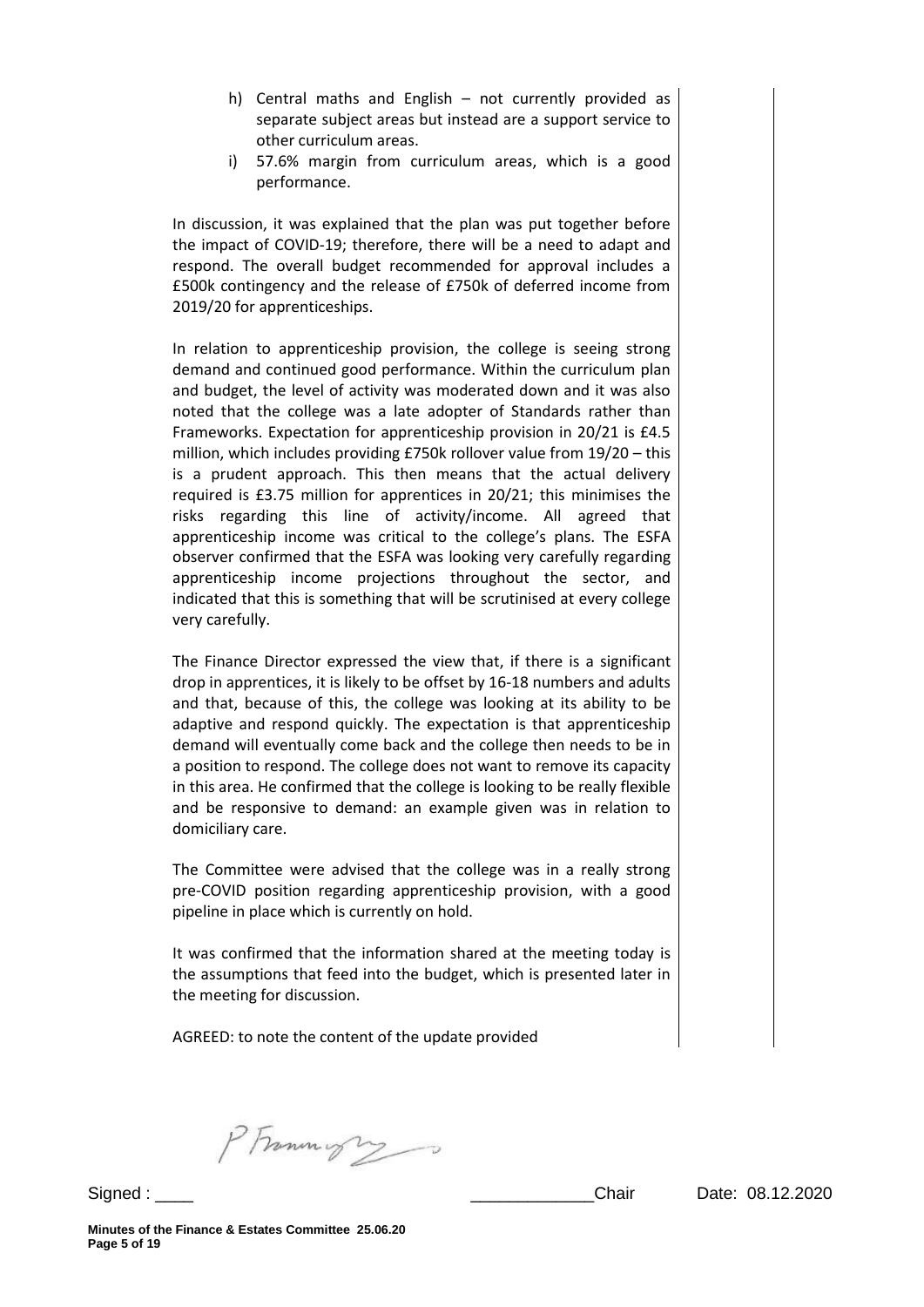#### **8 COLLEGE COLLABORATION FUND (CCF) BID**

The Vice Principal: Curriculum & Quality provided a verbal update and confirmed that he and the team have been writing a bid against a very short time frame. The proposal is a partnership with Chichester College Group, which is an outstanding college. The bid has been submitted to provide support in a number of key areas, including:

- Leadership
- Resilience
- Teaching and learning
- Apprenticeships
- Curriculum design

Bid submission is circa £220k with the need to match fund at 25%. He confirmed that NTU is also engaged as part of the partnership. If the bid is successful, it will mean that the college will match fund at circa £50-£60k; however, the college is trying to identify as the match activity investment that it would have been looking at in any event. He confirmed that the bid will need to be signed off by the Chair on behalf of the Board, and that this is planned for tomorrow to make sure that the college hits the submission deadline.

A question from one member of the Committee was whether or not there were any risks in terms of the partner choice and staff response to this. The Principal confirmed that partner choice was very important. He described Chichester as having a very reasonable approach and not being driven by ego, with staff being very unassuming, modest and demonstrating humility. A challenge from the Committee was that, potentially, their demographic is very different to the Mansfield and Ashfield area and therefore would they fully understand the college's position. The Principal explained that they also serve the Portsmouth area, which has its challenges.

The Committee asked for greater clarity in terms of the period and timeframe for the initiatives proposed. The Vice Principal: Curriculum and Quality indicated that it was a very short window and would run between September 2020 and March 2021. It was acknowledged that this would bring a risk in terms of planning and capacity.

The Committee questioned how the bid and these initiatives will sit with the COVID-19 situation. The Vice Principal: Curriculum and Quality indicated that COVID-19 really links with point 5, i.e. curriculum design. He feels that WNC can really learn from Chichester in terms of their employer engagement, as they take a very premediated and planned

PFrammight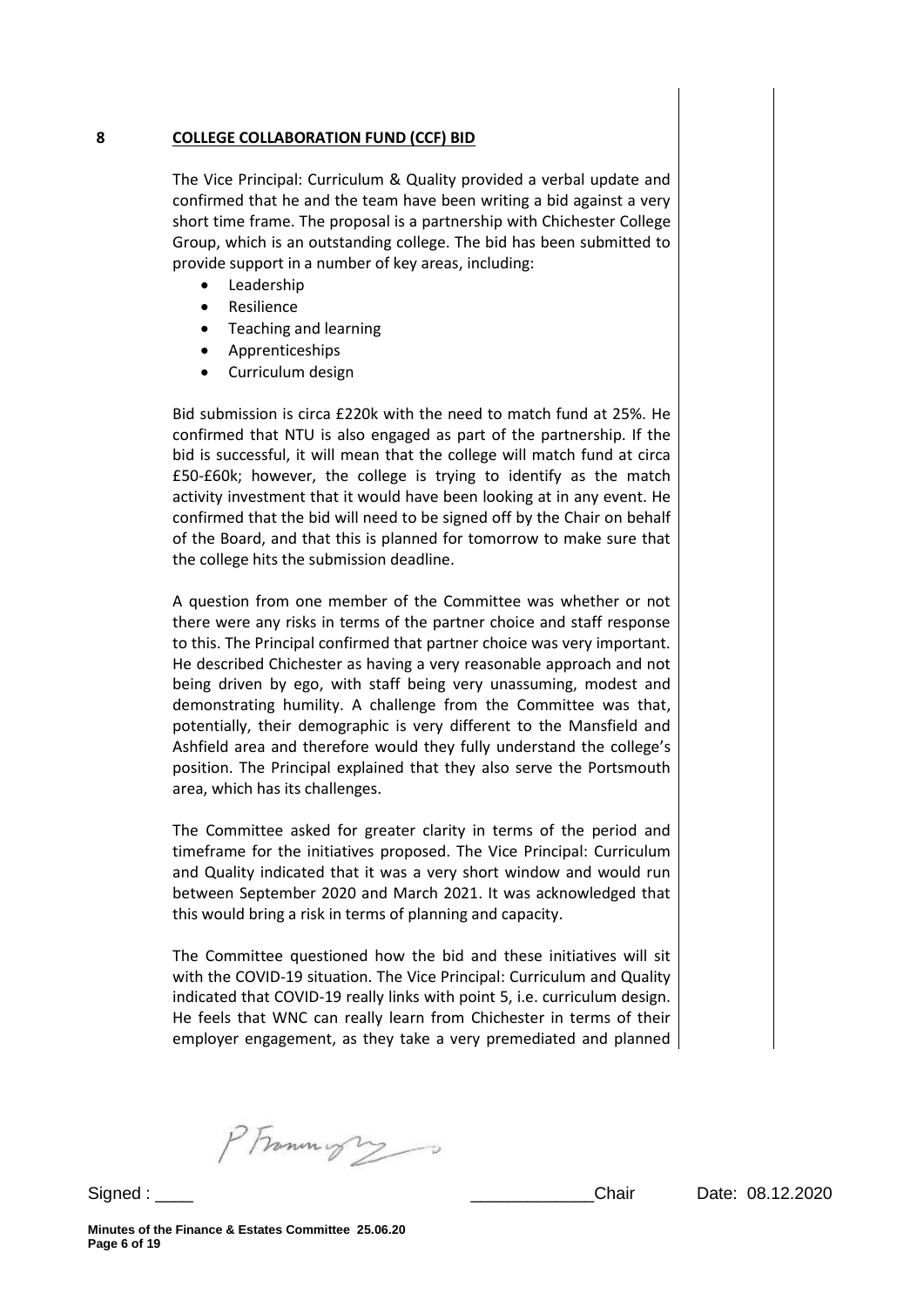approach in relation to employers. He described the bid, if successful, as a real opportunity to support improvements.

Following general discussion, the Committee were happy to support the proposal that a bid be submitted in line with information provided at the meeting.

AGREED:

- a) To note the content of the update provided
- b) Support the bid submission proposal presented.

(The Vice Principal: Curriculum & Quality left the meeting at 6.15pm)

### **9 2019/20 YEAREND FORECAST AND DRAFT BUDGET 2020/21**

The Finance Director provided an update on a number of aspects:

- BKSB is seeing no negative impact as a result of COVID-19 at this time.
- In terms of 16-18 numbers, the college is down by 163; therefore, the decision has been taken to defer income in relation to capacity development fund. This will roll into 20/21.
- Apprenticeship income variance because of deferral.
- AEB slightly up.
- Reduction in commercial income e.g. catering.
- £30.8 million expected outturn.

He then went on to explain how this will feed into the 20/21 budget and indicated that:

- £30.8 million expected in 20/21.
- Less income anticipated in relation to apprenticeship provision,
- Increased AEB allocation (+£300k).
- HE income target has been set, however, the college is seeing stronger demand.
- 'Other' income is fairly flat.
- £400k additional income (however, £750k deferred income), therefore in real terms less is anticipated.
- Partner allocation is less for next year with more delivered directly and, therefore, increased salary costs.
- Christmas bonus is a potential.
- £500k contingency in relation to pay. He advised that there is work underway to look at some 'plan Bs' in terms of class sizes, capacity, etc.
- The college is not assuming student number growth in FE as this is not a government priority.

PFrammign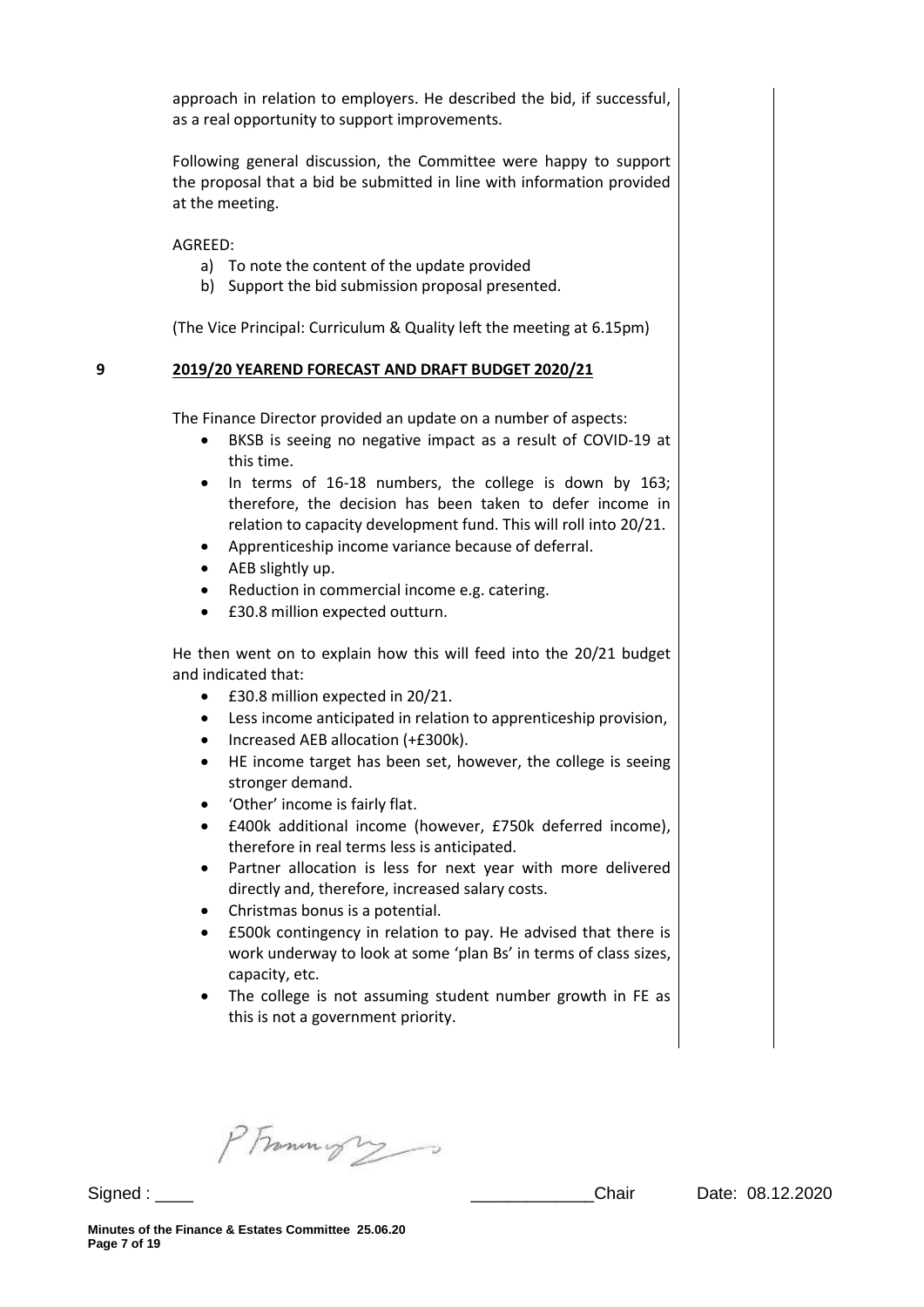The Finance Director indicated that the expectation is that the college will not receive anything other than lagged funding and so would see the benefit of any growth in numbers in future years. He indicated that the college is not being overly optimistic in terms of future planning and, as always, was taking a prudent approach. He confirmed that operational expenditure will be slightly down, therefore the net effect is that the original estimate of £2.3 million is revised down to £2.2 million. He indicated that, given the risks, this would be a good outturn and would give some protection in terms of the risks.

The Finance Director provided a reminder of the lagged funding methodology and indicated that, whilst the college has received funding for exceptional growth in previous years, it is not expecting that it will receive it again. This is a sector affordability issue in the financial year. All acknowledged that the ESFA has been very helpful historically and that this has helped the college on its journey to recovery.

The Committee discussed the proposed payments to partners in 20/21 at £3.21 million, and they questioned what the 19/20 outturn position is likely to be. The Finance Director confirmed that partner payments this year have been lower because of the COVID-19 benefits. A challenge from the Committee was that they would like to specifically see the COVID-19 impact extracted out so as to enable comparisons. The Committee's attention was drawn to line 36, which shows that the costs were lower in 19/20 than expected.

Following detailed discussions, the committee were satisfied that the assumptions and budget numbers for 2020/21 were reasonable and prudent.

AGREED:

A. to note the content of the update provided.

B. to recommend that the board approve the 2020/21 budget as proposed.

#### **10 LLOYDS BANK UPDATE**

The Finance Director provided an update and all acknowledged the importance of covenants in relation to the college's position. Key matters noted were:

- Lloyds seem comfortable and understanding regarding the deferral of the BKSB sale until the end of 2022.
- October 2020 covenants assume BKSB sale. The first and second quarter results mean that the college can cover the debt without a sale; however, March 2021 then becomes an

PFrommys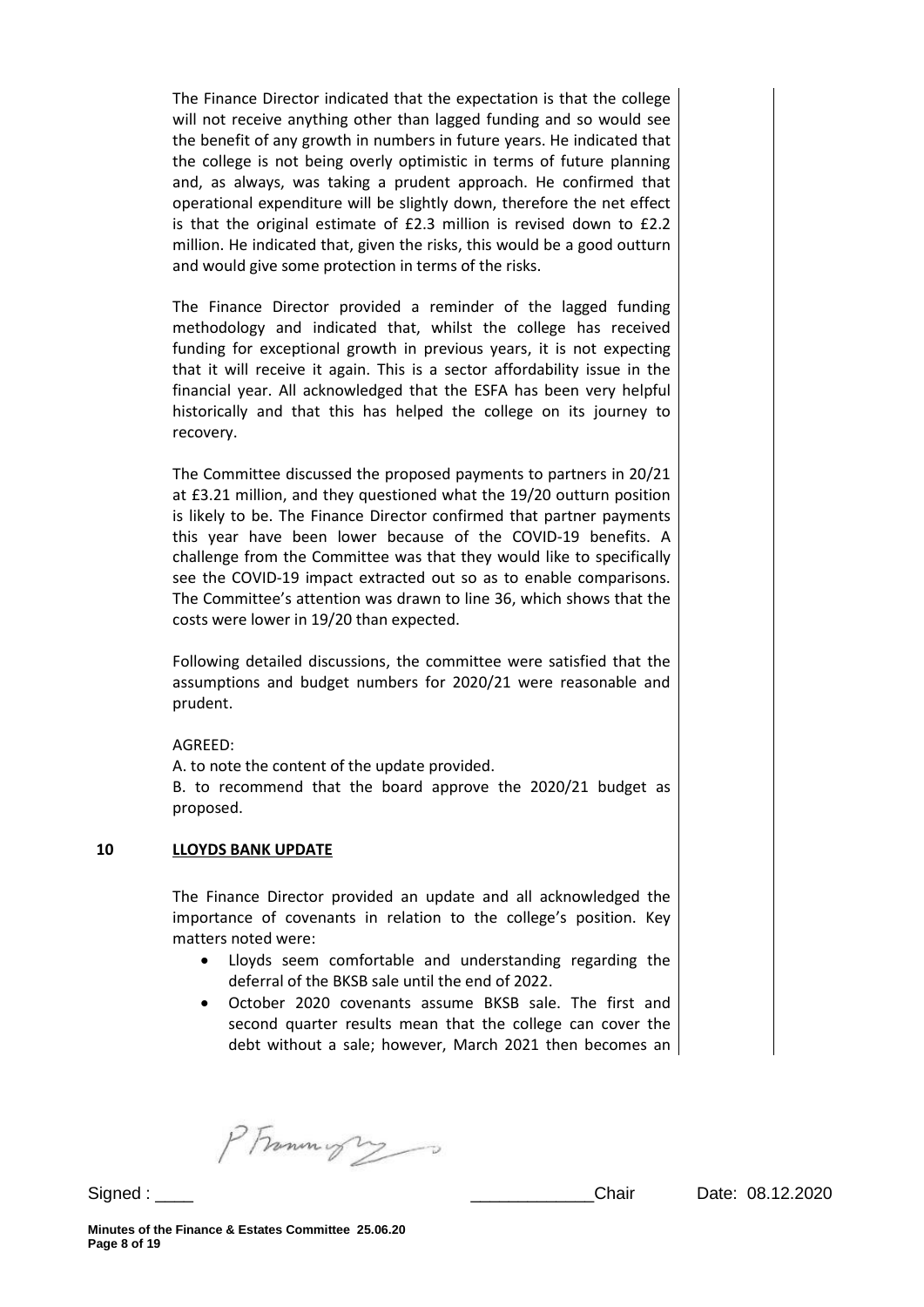issue.

 The bank's credit committee is meeting in July and will discuss an extension to covenants. Dialogue so far supports the fact that they do not want to see the college go into default and they understand that all stakeholders support achieving sale at the right price and, to ensure this is the case, there needs to be a better understanding of any COVID-19 impact.

AGREED: to note the content of the update provided.

### **11 UPDATE TO THE 3-YEAR FINANCIAL PLAN**

The Committee's attention was drawn to the documents provided and key matters noted were:

- The college does not yet know the price and sale date for BKSB, therefore has assumed no sale in 20/21. This would mean a £9.7 million cash position, which is the most prudent view to take.
- Reconciliation there is a need to complete and undertake a review against the cash position set out in the bank statements.
- Level of debt with Lloyds and the ESFA is recognised. The fact that it will be considered as repayable immediately is an issue.
- Financial health is moving from 'inadequate' to 'requires improvement'. Sale of BKSB will move the college to 'good'.
- Detailed cash flow analysis included within the papers provided on the portal.
- Capital expenditure of £600k provided for in 20/21 and 21/22. There are areas of the college which need capital support and other options are being explored, e.g. LEP bid regarding automation and robotics.

A question and challenge from the Committee was whether the college's capital plans need to be more ambitious. It was explained that, currently, the only major item is LEP commitment at £220k. Sitting alongside this there is £200k generic IT expenditure. It was confirmed that curriculum requests for cap ex are being reviewed. There is £200k 'free money', however, all acknowledged that this was still very limited. It was confirmed that, when BKSB is sold, the college will lose a significant debt repayment and so will be in a position to consider more capital expenditure. The debt commitment is circa £1.4 to £1.5 million per annum.

In general discussion, it was acknowledged that the fundamental financial position of the college is positive. In relation to EBITDA, the score is 100 out of 100; however, it is the historic debt that is the issue

PFrommys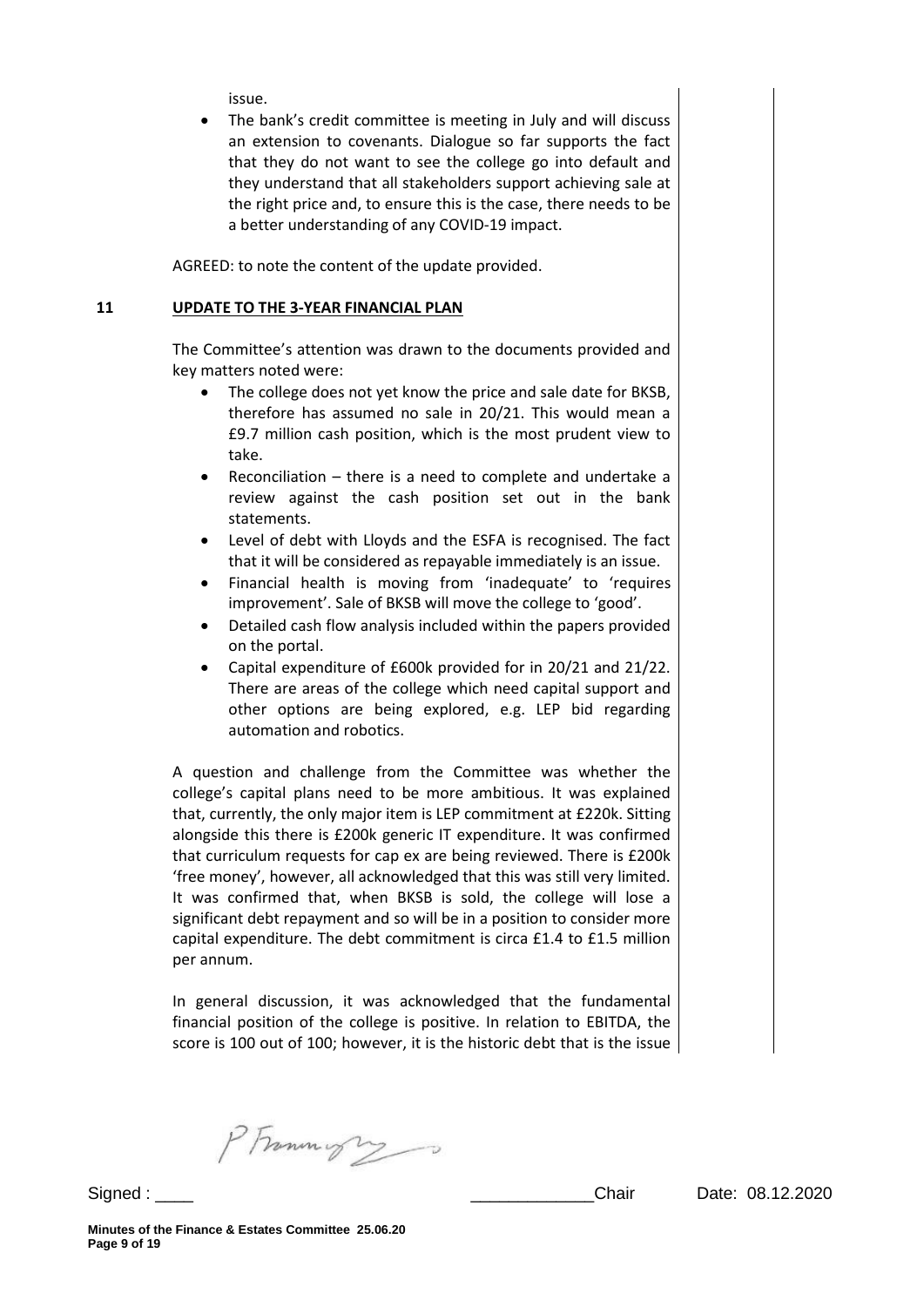and the college scores zero in relation to this, which really brings the calculation down. All agreed that the sale of an asset would resolve the debt position.

In relation to Lloyds, the Finance Director confirmed that there was a contingency should the bank not provide the requested support. The college could pay down the Lloyds debt, however, this is unlikely to be well received by the ESFA. Instead, the college could look to make advance payments and then go into a payment holiday period. He expressed the view that the risks in relation to Lloyds were considered to be very low as they really don't want the college to go into a breach position. That said, however, the fall-back position would be 2.5 years loan payment in advance. He reminded again that the credit committee is meeting in July and all signs so far are that the bank will continue to support the college.

AGREED: to note the content of the update provided.

### **12 SUBCONTRACTING**

The Finance Director introduced his detailed written report and confirmed that payments for the year are £2.5 million. He specifically referred the Committee to the appendices, which summarise payments made following COVID-19. He summarised the position as:

- Chameleon School of Construction Limited they have not furloughed staff and have supported all learners.
- Deere Apprenticeships Limited they have not furloughed and have supported all learners.
- Essential Site Skills they have not furloughed and have supported all learners.
- Linden Management (UK) Limited they have not furloughed and have supported all learners.
- One to One Support Services Limited they furloughed 50% of staff for one month; however, after speaking to the college, they brought them back and continued to support learners.
- Qualitrain Limited they have furloughed staff; however, they are engaged with Bombardier and, because of significant recruitment, are now restarting delivery and will use the balance of the allocation. In fact, it is believed that they will overrun, therefore the proposal is to provide an extra £25k allocation to support them; this will lift their allocation to £650k in year. He advised that this is the only change proposed in relation to 19/20. The Committee were happy to recommend this to the Board.
- The Inspire and Achieve Foundation they have maintained

PFrammight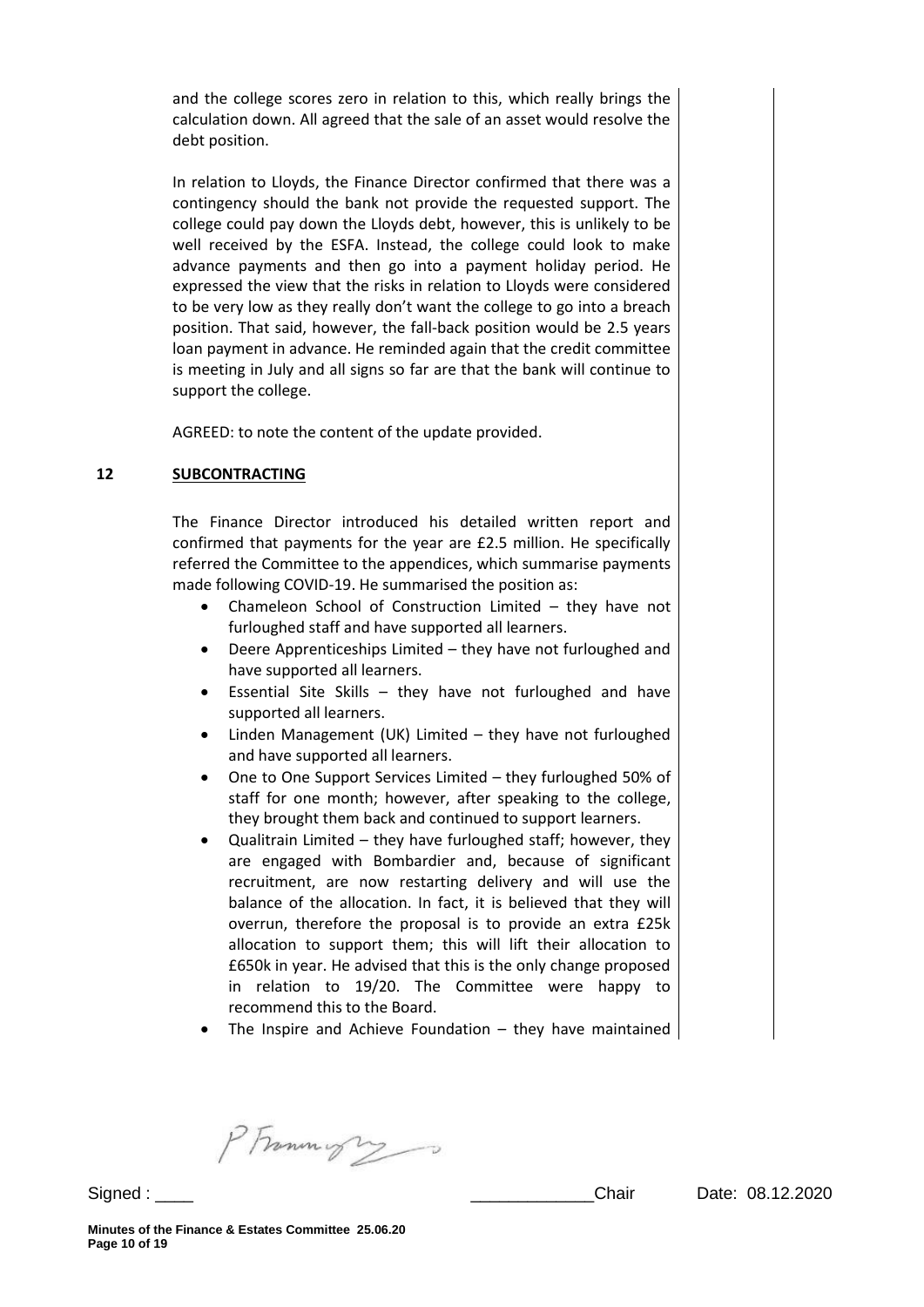staff and are supporting the college.

- White Rose £325k outturn anticipated. They did not furlough staff and have maintained distance learning.
- Trackwork Limited all staff on furlough, therefore no payments from the college.

The Finance Director then went on to discuss subcontracting in 20/21 and drew the Committee's attention to appendix 2. Key highlights noted were:

- All providers support delivery of the College's strategic objectives.
- New provider ATT £100k of local provision focus on employability and basic skills; this was planned to start in 2019/20.
- No contract for Essential Site Skills as the college aims to meet this market locally.
- Reduced allocation for Linden Management. The aim is to reduce reliance on this provider and focus their work more locally, although the college may offer more work later based on the results of initial activity.
- Reduced allocation to Qualitrain while the college looks to them to increase local/D2N2 work; this could also increase due to the recruitment at Bombardier.
- Substantial increase to Inspire and Achieve, reflecting their work locally and a priority area of activity. However, some of the Inspire and Achieve 16-18 growth may not be funded until 21/22. 16-18 payments will be accounted for as paid, which will transfer approximately £50k of cost into 21/22 to match income.
- Development Fund approved last year this is an initial pilot and further value may be allocated later. The Committee were asked to note that the disputed historic debt has been written off following delays in starting provision in 19/20.
- White Roses work in D2N2 has a good progression into employment or Level 3.
- Reduced allocation for Trackwork as funding is removed for the West Midlands and West Yorkshire. This rail training has a strong track record of securing employment.

In general discussion it was noted that:

- The proposal is to end the relationship with Essential Site Skills as it is not considered viable to maintain such a small partnership.
- Linden are the largest subcontractor that the college has and

PFramingry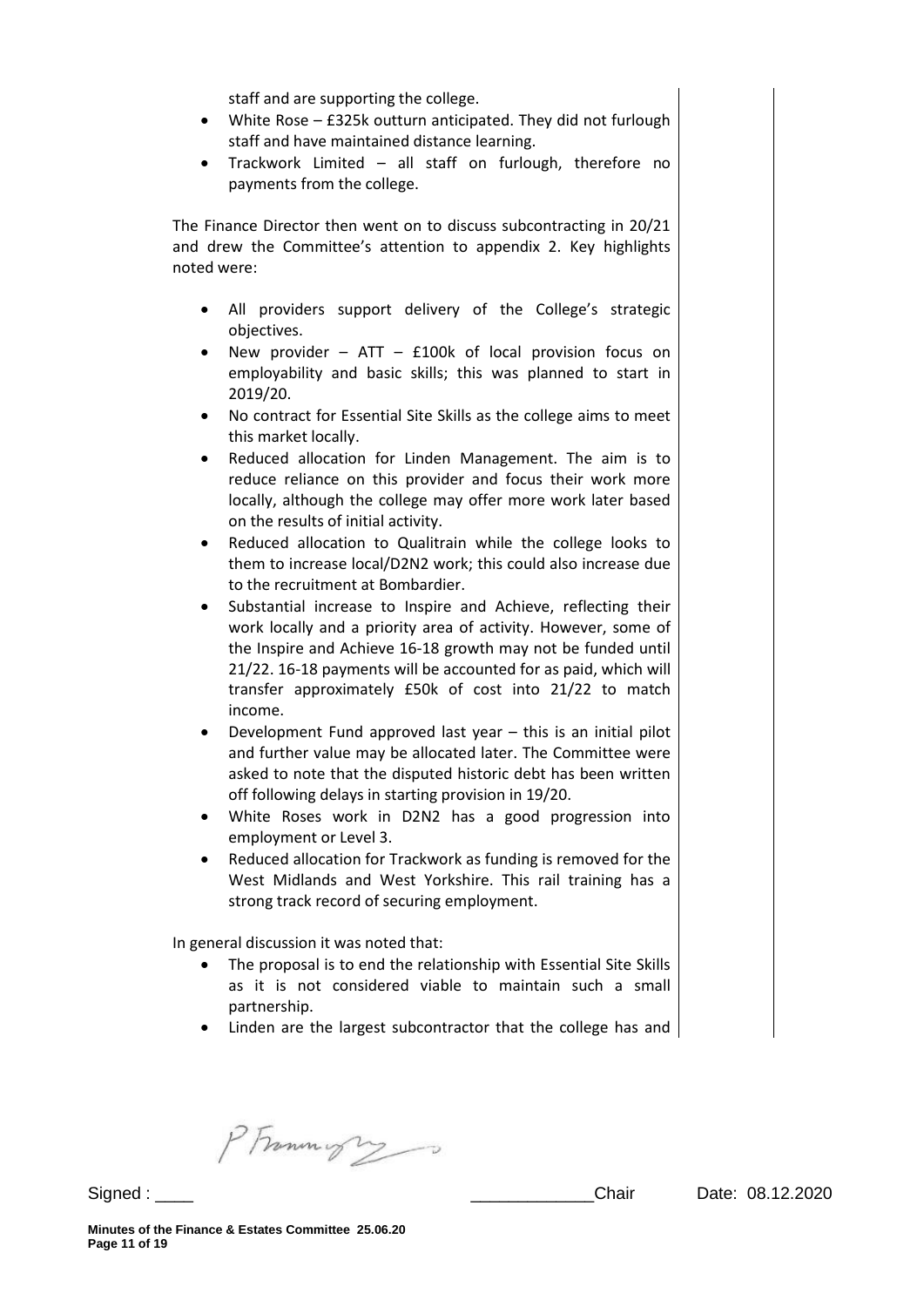has been reliant upon them for a long time. The college is looking to downsize the contract as an inducement to improve the flow of information and force them to address the lack of administrative support.

- Relationship with One to One is working really well.
- In relation to Qualitrain, there is an initial lower allocation to push them to focus more locally, although there is the potential to support with more activity.
- In relation to Inspire and Achieve, the increase is to support more Prince's Trust activity.
- White Rose look like they will outturn positively.
- Trackwork is expected to see an upturn because of redeployment and also a national cash injection into this sector. The government wants to see real growth in the rail industry; however, the college needs to make sure that it is locally focused.
- There is an unallocated amount of activity and it was explained that this is because the college is looking to move more inhouse.

The Committee then went on to discuss subcontracting in relation to the 16-18 allocation, and it was explained that there are some growth opportunities for Inspire and Achieve. There are some college students who really should not be starting at the point they do and need another year to get them college-ready.

In terms of the proposals presented, the Committee were happy to support; all agreed that they align with the strategic direction and priorities of the college.

### AGREED:

- a) To note the content of the update provided
- b) Recommend that the Board approve an increased allocation to Qualitrain for 19/20 of £25k.
- c) Recommend that the Board approve the 20/21 subcontract proposals as presented.

### **13 RISK REPORT**

The Finance Director presented this item and drew the Committee's attention to areas where the arrows identify a change in the risks. Key matters noted were:

- Risk in relation to COVID-19 has now decreased as the college has not been impacted in 19/20 and significant mitigation has been put in place to manage the risks in relation to this.
- Risk in relation to HE numbers has reduced and, in fact, the

PFrammight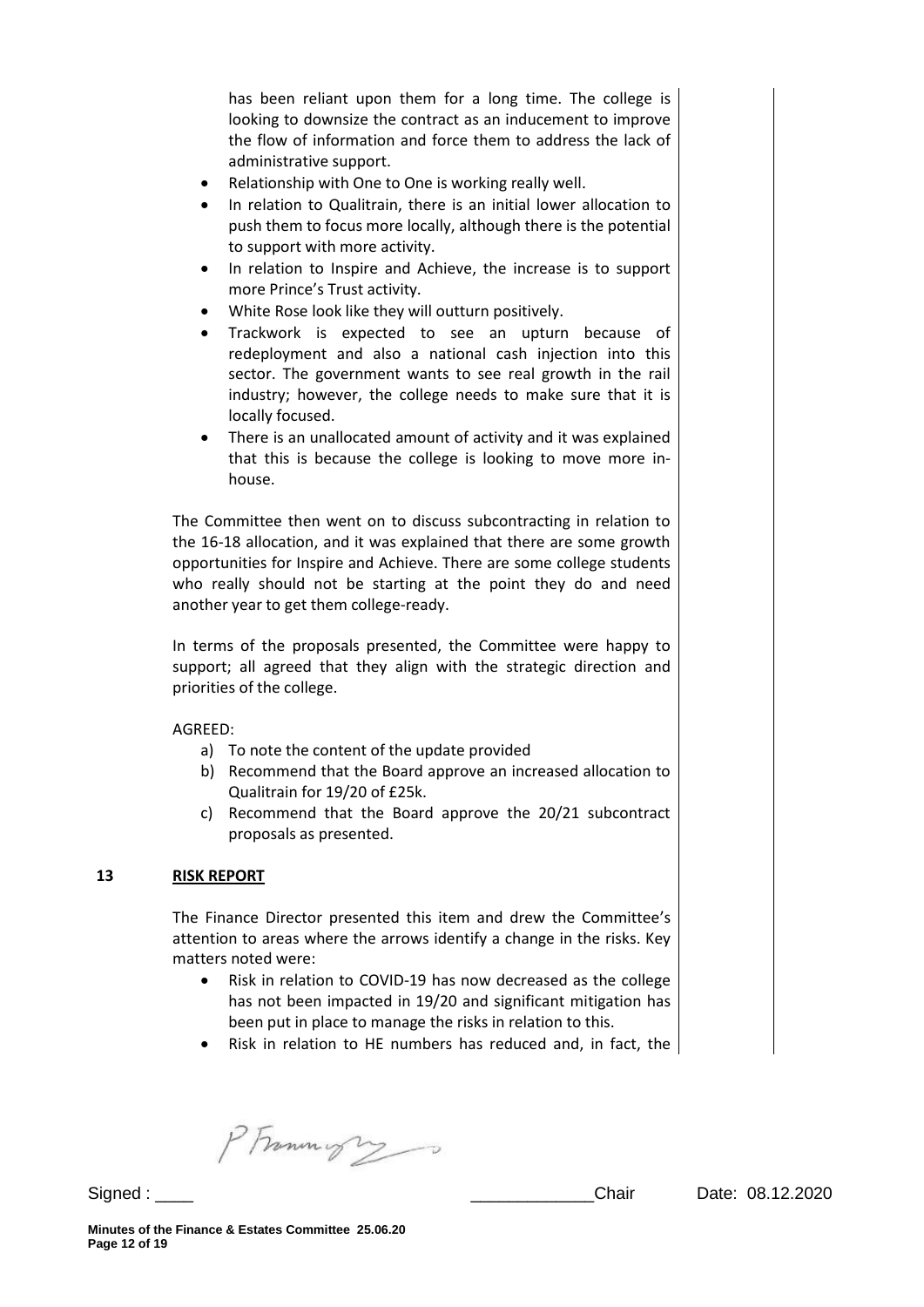college now needs to remove this. HE market next year will be really tough, but that is no longer a college risk because of the relationship agreed with NTU.

- Risks in relation to income targets have increased, mainly due to the uncertainties regarding apprenticeship provision. This is an area to watch, but assurance was given that the college has taken a really prudent view in relation to this.
- Risk in relation to staff costs has increased as a consequence of the fact that the college may not be able to operate 'normally' and some extra costs may be incurred.
- Risks in relation to bank covenants have decreased on the basis of good conversations with the bank and a contingency solution identified.
- Risk in relation to levy-paying relationships has increased as it is very difficult to engage in the current circumstances.
- Risk in relation to electrical and plumbing apprenticeship provision has increased. This is a particular weakness in construction provision, and the college is not making improvements in quality quickly enough. The college is in conversation with JTL regarding a partnership and is currently trying to put a deal together.
- Risks in relation to NTU transfer have decreased as the college is now at the fine tuning stage in relation to documentation. The only outstanding aspect is for the college to vacate the buildings.
- Risks in relation to employer partnerships have increased and this reflects the current challenges.
- Risks in relation to BKSB have decreased as forecasts are now back on target and the company seems to have fixed the retention issue that was seen at the start of the year.

The Committee thanked the Finance Director for the update and confirmed that this demonstrates that everything is under control and that risks are being well managed.

AGREED: to note the content of the update provided.

### **14 2019/20 EXTERNAL AUDIT OF FINANCIAL STATEMENTS – KEY MILESTONE DATES AND AUDIT TIMETABLE**

The Finance Director provided a copy of the audit strategy memorandum prepared by KPMG and there were a number of matters specifically brought to the Committee's attention:

 There are a couple of aspects in fixed assets which may be overvalued  $-$  i.e. have too long a life  $-$  and the college and auditors are currently reviewing this.

PFramingry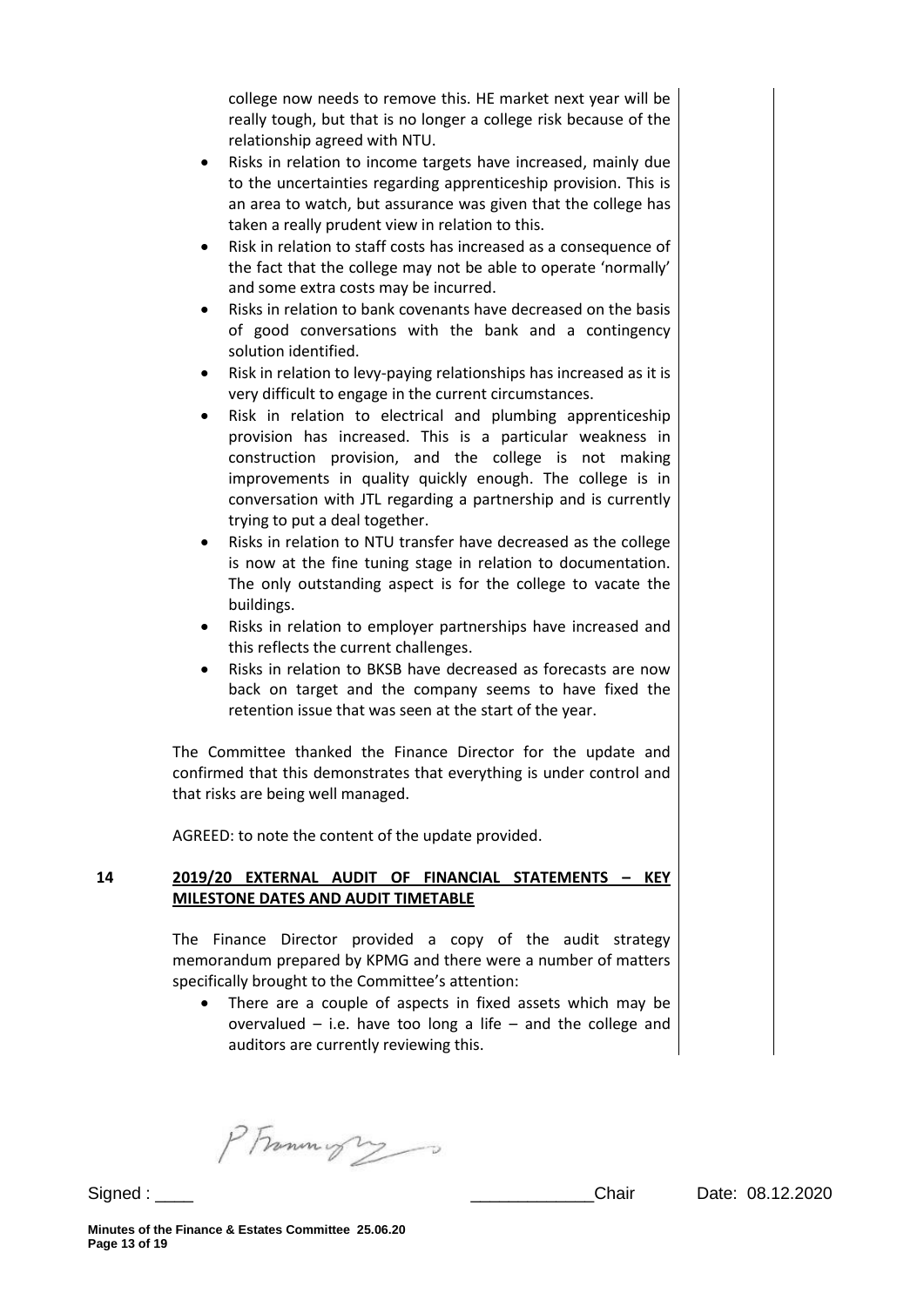- The college will seek to write down the asset value of Chesterfield Road and Thoresby Street, given the sale in relation to the latter.
- Balance sheet has a large provision for deferred capital grant. The college is looking at a mix of assets and performance method; however, external auditors have indicated that it has to be treated one way or the other. There are good arguments to support performance method. There is real value in changing the approach and auditors seem to support this in principle. This will certainly put the college in a better position so far as the outside world is concerned. It would need a note in the accounts regarding the change in accounting policy. The Committee asked whether there would be any negative impact in relation to the change. The Finance Director expressed the view that there were no negatives but a very strong benefit, and that it was difficult to see a downside.

A question and challenge from the Committee was whether there were any governor liability risks in terms of insolvency. The Finance Director reminded that the Board has received training from Eversheds and also the fact that governors are insured. The key issue is for governors to be confident that the college is trading legally and can demonstrate that it is trading out of the current challenging circumstances.

The Committee made the observation that it is often beneficial to have a change in auditors so that they come with a fresh perspective.

AGREED: to note the content of the update provided.

#### **15 TREASURY MANAGEMENT POLICY – A REVIEW**

The Finance Director introduced this item and explained that one key change had been made: this is to reflect the fact that the college's relationship with Lloyds remains a key priority. They provide very preferential terms for the current account, therefore there is benefit in retaining all cash with Lloyds. The Finance Director acknowledged that the situation would change when the relationship with Lloyds becomes less important; however, given the current financial market, it is not advisable or worthwhile looking around to source alternative places for cash. He agreed that the position would be reviewed again once the BKSB sale takes place and, at that point, reserves would look to be invested with a pool of organisations, all of whom would be low risk.

The Committee were happy that there was a clear rationale in place for leaving funds currently with Lloyds, and they were happy to support the proposed minor amendment to the Treasury Management Policy as

PFrammyrs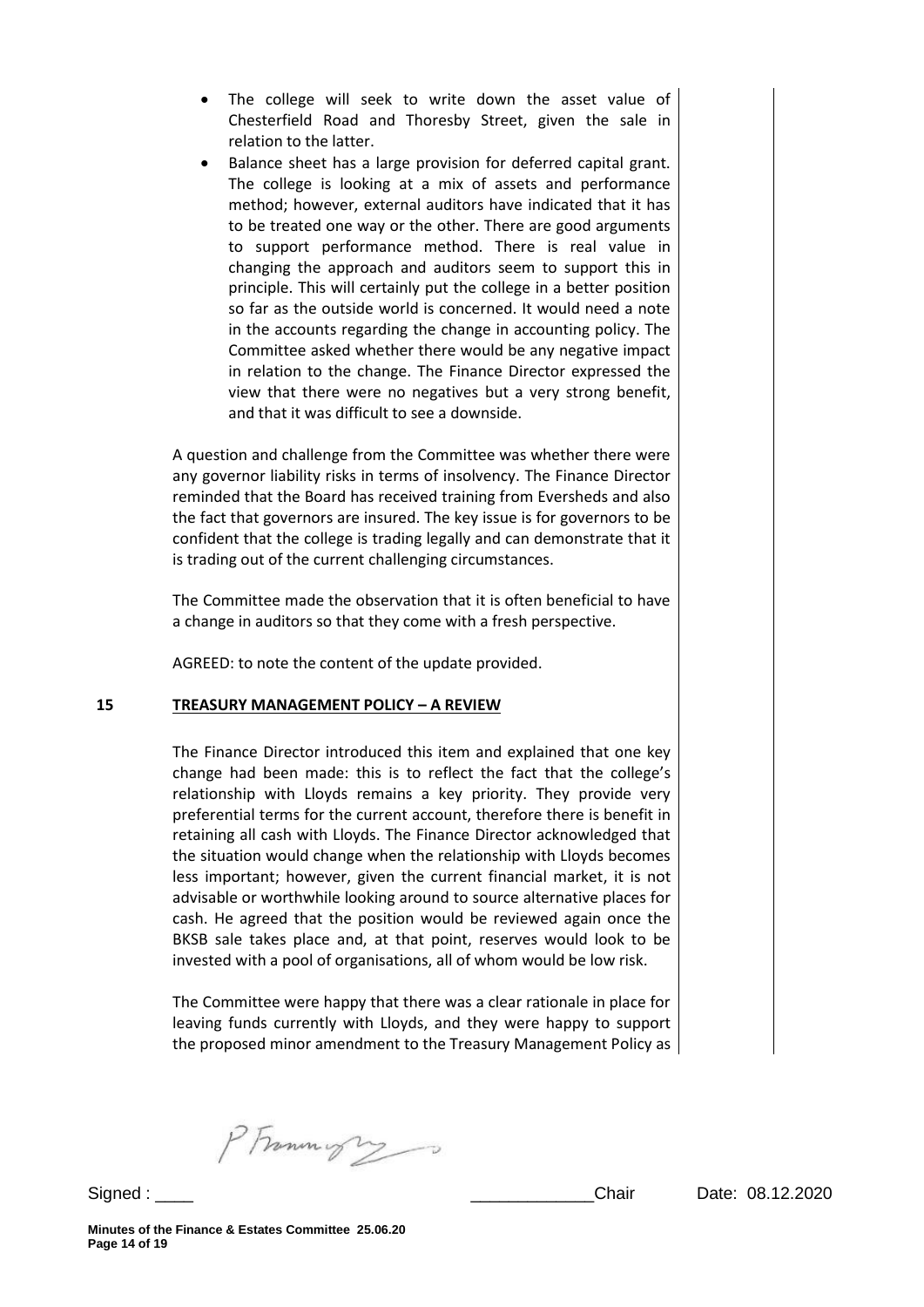presented.

AGREED:

- a) To note the content of the update provided, and
- b) Recommend that the Board approve the proposed update to the Treasury Management Policy as presented.

#### **16 EXCEPTIONS REPORT**

The Finance Director confirmed that he had no matters that needed to be brought to the Committee's attention.

### **17 CONSTRUCTION CENTRE – HEALTH AND SAFETY UPDATE**

The Director: IT, Estates and Learning Resources introduced this item and confirmed that the health and safety position at the construction centre is vastly improved upon prior reports. A new appointment has been made who has really made good progress and has closed down virtually all of the outstanding actions.

In terms of health and safety generally, concerns remain in relation to the significant increase in non-college accidents, with the largest increase being in relation to self-harm. This is a drain on college first aid resources and there appears to be an increasing number of students presenting with mental health issues. The Committee were advised that the statistics provided relate to the pre-COVID lockdown position and a huge increase had been seen in a term and a half.

Other matters noted were:

- In relation to RIDDOR, the college is in a positive position with no incidents of concern. There have been some minor slips and trips and training requirements have been identified in some areas.
- In relation to audits, there is only one outstanding action: this relates to an area where a new manager was appointed during lockdown.
- New risk assessment format introduced.
- Exceptionally good response to the fire evacuation drills.
- In relation to first aiders, they have been fully trained in relation to COVID-19 and have PPE. All feel comfortable and confident.
- There is a defibrillator in every one of the college buildings and staff are trained in relation to their use. Monthly checks take place.

PFramings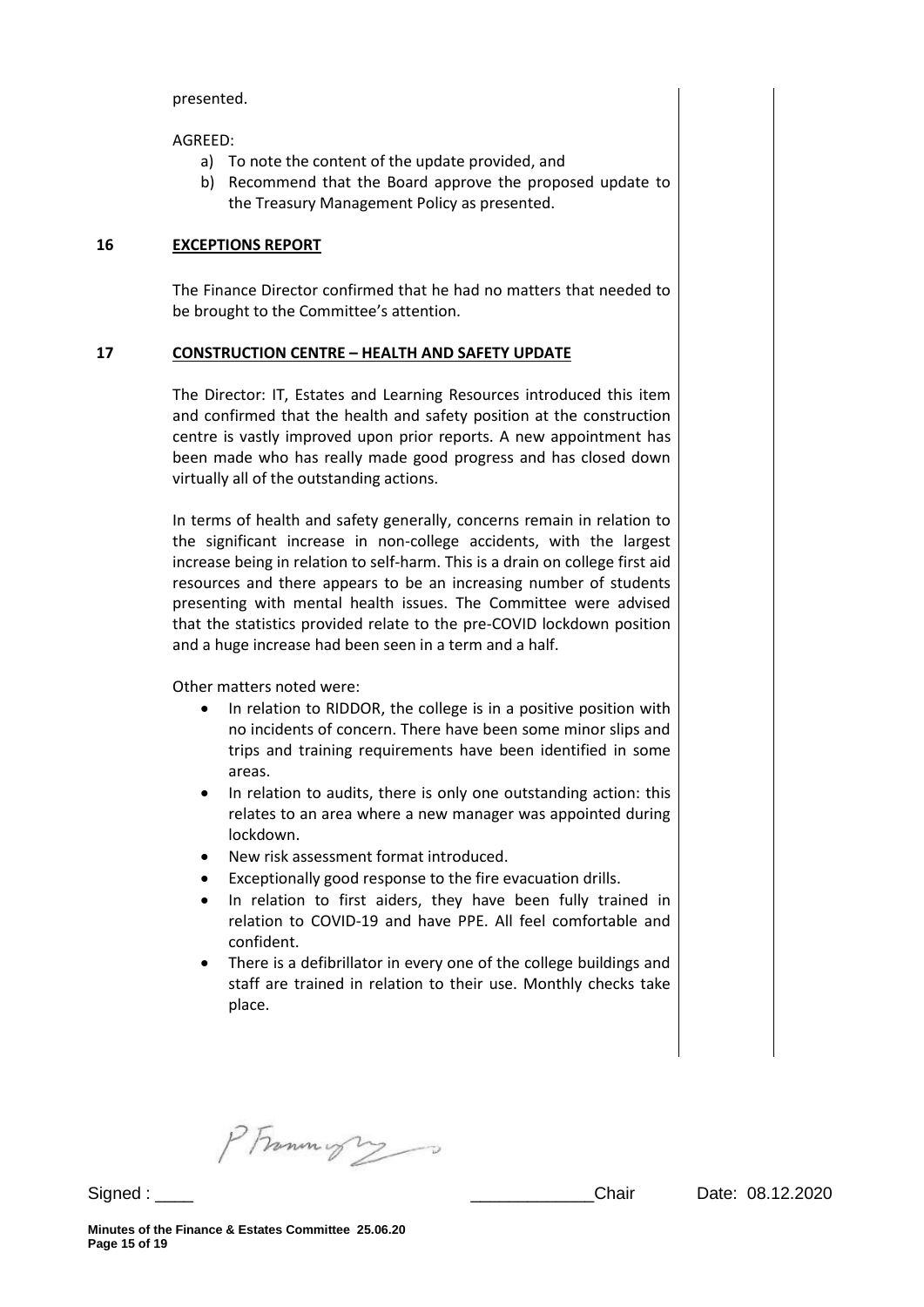In relation to near miss reporting, this has been picked up and discussed specifically with new assistant principals as part of their induction planning. There have been discussions regarding how the college can get people to take the trouble to report. The intention is to introduce a new, very easy, way of flagging up issues; these will be supported by awards for engagement with health and safety and will have a focus on near misses. A challenge from the Committee was that the system introduced has to be as easy as possible to encourage participation. Committee members acknowledged that near miss reporting is heavily incentivised in other businesses, however, they acknowledged that there needed to be caution in terms of encouraging the wrong behaviours.

In terms of near misses, the Committee were advised that student feedback is really valuable and the college has now made it really easy for them to provide information. It was confirmed that the systems are now in place and that there now needs to be a body of work to incentivise and motivate to report. All acknowledged that this was a culture issue and that, over time, it needs to be ingrained with both staff and students taking responsibility.

COVID-19 has really limited the number of staff and students on site. Students have staggered attendance to manage capacity. The small numbers on site do mean that there is only a small percentage of site capacity being used.

The Committee made the observation that it was really pleasing to see the progress made.

AGREED: to note the content of the update provided.

#### **18 ESTATES UPDATE**

The Director: IT, Estates and Learning Resources provided an update on a number of areas.

- 1) Derby Road
- The estates team has been asked to create a specific maths and English zone. The college uses eight maths and English classrooms at any one time, and these are to be moved to one specific area and will sit side by side.
- Business students have been moved to a business zone on the fifth floor. Support staff have been moved to accommodate this and some will move to the first floor.
- Move-out to accommodate NTU is taking place and the buildings will be clear ahead of schedule.

PFrammight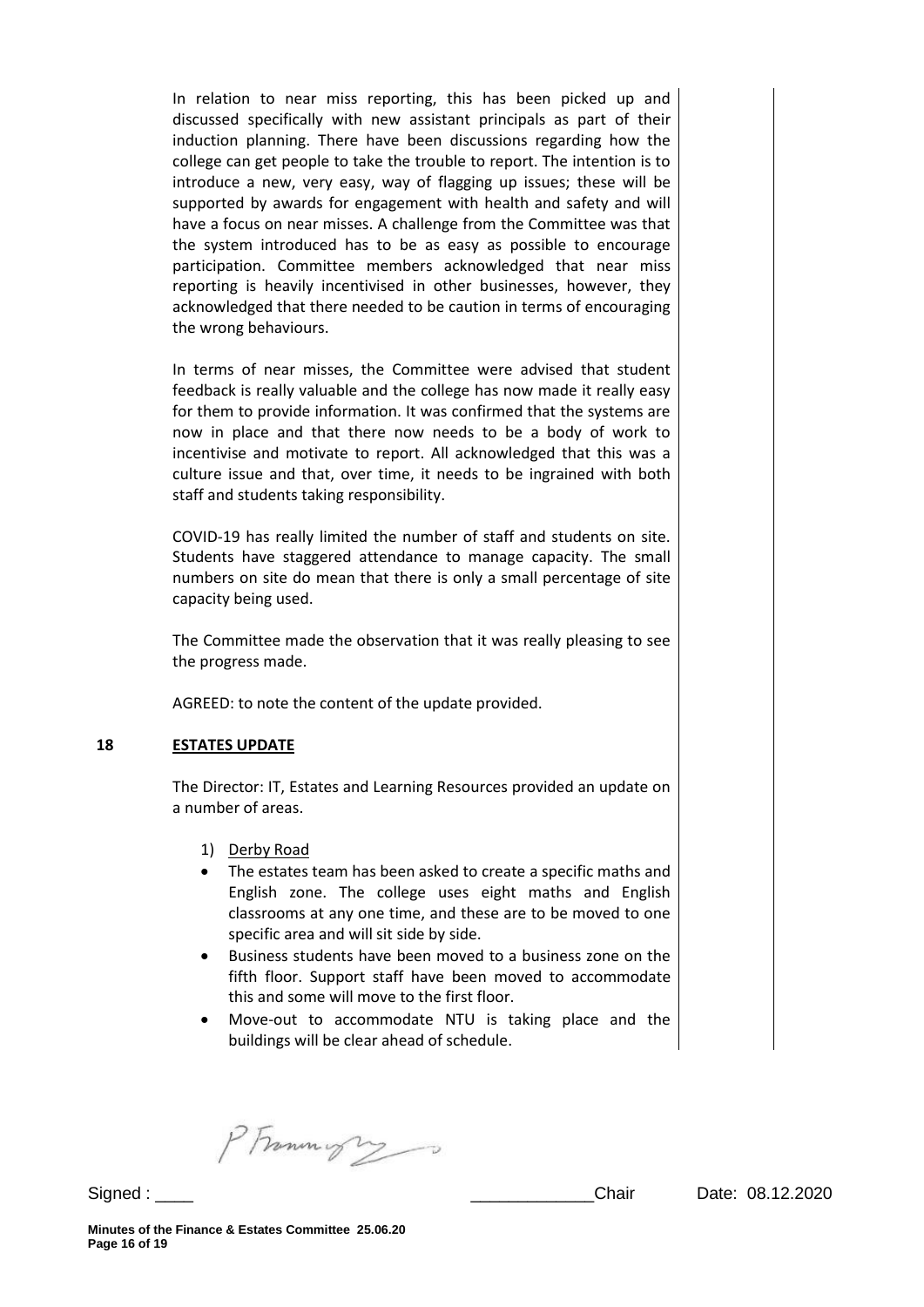- The post room is to be moved and will act as a second reception.
- In terms of kitchens, the Refined kitchen will move; this avoids the curriculum having to move food and equipment between sites, which is not ideal. Facilities at Relish are much more suitable in terms of the curriculum and operational resources. It was explained that the Relish kitchen was installed in 1992 and the intention is to take out all of the Refined equipment, which is newer, and put it in the Relish kitchen.
- Relish kitchen equipment will be removed and provided to the animal care provision, e.g. stainless steel worktops. The college will use the rear of the nursery building to support animal provision and there will be animals on site; a future option being explored is a 'doggy day-care' centre. Construction students are helping with this project.
- In foundation studies, the college is creating a 'bedsit' so that this can be used as a real-life test area.
- In hair, some equipment is being moved and barbering stations created.
- In engineering, extra classrooms are being created in the mezzanine area.

In terms of all of the work required, it was explained that the college has been able to start earlier than usual because of COVID-19.

2) Chesterfield Road – it was confirmed that there is not a significant amount of work to do. Work includes fixing a number of small leaks in the roof and cleaning out the guttering. In September, provision will be moved to Chesterfield Road, including community courses and access. Science equipment has already been moved. This building will also house an apprenticeship testing centre. Inspire and Achieve may rent a couple of rooms; however, this has not yet been finalised. It was explained that the college has still not been able to connect the site to power; however, it has resolved the fibre issue with BT on the basis that power will be supplied by a generator rather than mains. This will be until mains electricity is reconnected.

AGREED: to note the content of the update provided.

#### **19 COMMITTEE REVIEW**

The Clerk took the opportunity to summarise the aspects to be considered at the meeting.

PFrammigry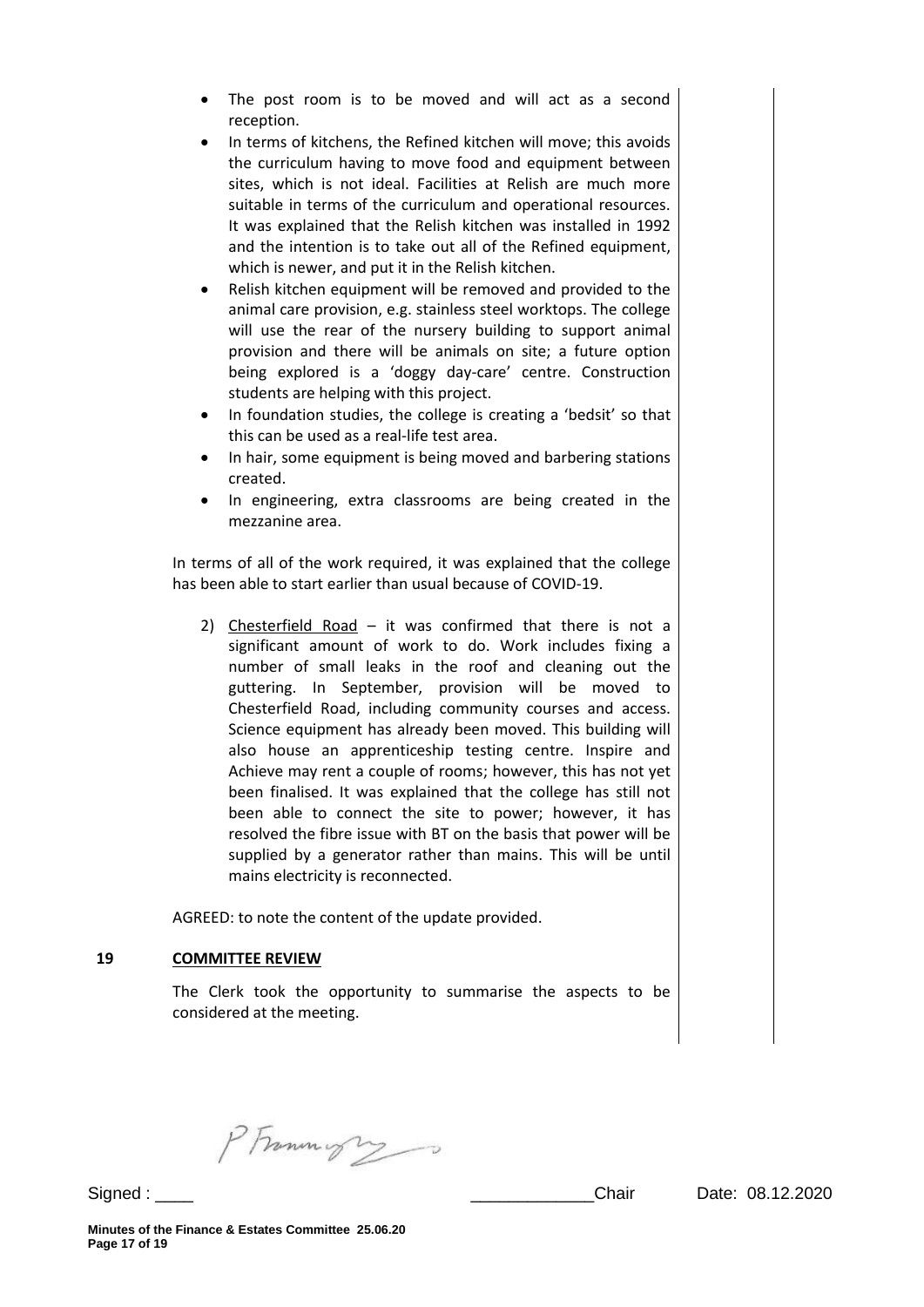|    | 1) Terms of Reference                                                                                                                                                                                                                                                                                                                                                                                                  |                     |              |
|----|------------------------------------------------------------------------------------------------------------------------------------------------------------------------------------------------------------------------------------------------------------------------------------------------------------------------------------------------------------------------------------------------------------------------|---------------------|--------------|
|    | The Committee all agreed that they remain fit for purpose and, in<br>terms of self-assessment, that all aspects required were being<br>considered. They invited the members of the executive to identify<br>anything that was not being covered. The executive felt that there was<br>sufficient flexibility within the arrangements for any matters to be<br>brought to the Committee's attention and discussed.      |                     |              |
|    | It was noted that, for the next academic year, meetings will move to<br>every other month. The Committee were assured that, in the months<br>where there are no formal meetings planned, they will receive copies<br>of the management accounts in any event. It was agreed that the<br>management accounts would be sent out to committee members<br>before circulating to main Board for any questions and comments. | Finance<br>Director | 20/21        |
|    | A suggestion made and accepted was for the Finance Committee to<br>have a separate area on Microsoft Teams so that they can share<br>information and papers rather than email exchanges. They felt that this<br>would better allow conversation and shared questions.                                                                                                                                                  |                     |              |
|    | In terms of membership, the Committee all felt that an appropriate<br>skills balance was in place.                                                                                                                                                                                                                                                                                                                     |                     |              |
|    | In relation to the workplan for 20/21, a challenge from the Committee<br>was that it did not appear to include sufficient specifics regarding the<br>college's ICT strategy and information risk strategy. The Clerk<br>confirmed that she would liaise with the Director: IT and Estates and<br>Learning Resources to identify when in the year these will be best<br>reported.                                       |                     |              |
|    | AGREED:<br>To note the content of the update provided<br>a)<br>Recommend that the Terms of Reference and membership for<br>b)<br>20/21 continue unchanged<br>With the addition of ICT strategy and information risk strategy<br>C)<br>reporting, to agree the work plan for 20/21 as presented.                                                                                                                        | Clerk               | June<br>2020 |
| 20 | <b>AOB</b>                                                                                                                                                                                                                                                                                                                                                                                                             |                     |              |
|    | There were no items of additional business.                                                                                                                                                                                                                                                                                                                                                                            |                     |              |
| 21 | DATE AND TIME OF NEXT MEETING<br>The Clerk confirmed that this is Tuesday 29 <sup>th</sup> September 2020 at<br>5.30pm.                                                                                                                                                                                                                                                                                                |                     |              |

PFrommigry

**20**